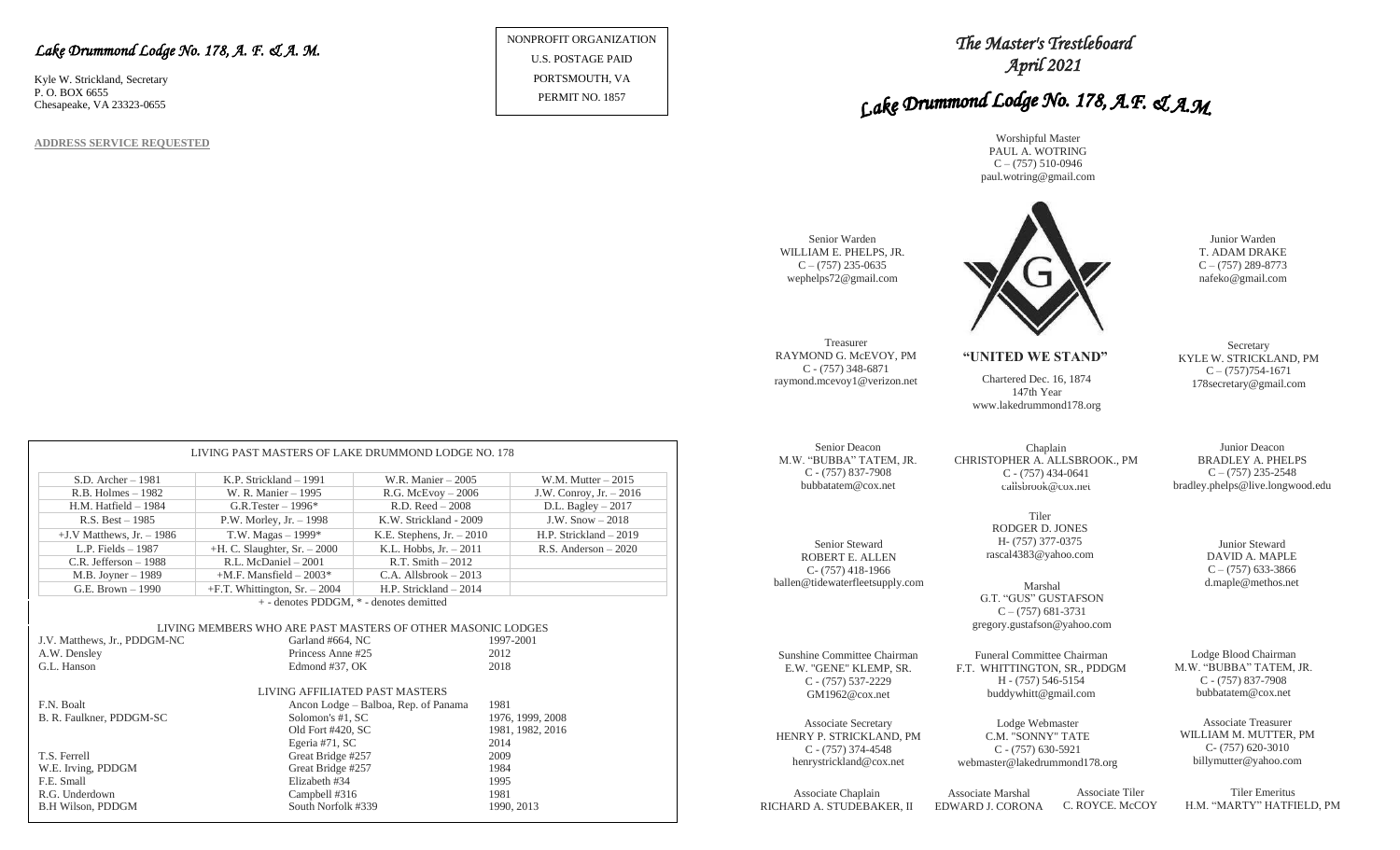# **Master's Message**

**Right Worshipful Sirs, Worshipful Sirs, and Brethren all,** as we move into April I feel that things are improving. Soon we will all be able to meet and enjoy the fellowship that we all miss and long to return to. Masonry will endure and was made for hardships such as this. It teaches us to be kind to one another, to be charitable when necessary, to love our neighbors as we do each other, and to hold onto the faith that things will get better. As we look upon the walls in our dining hall we are surrounded by a visual representation of struggle, turmoil, and the fortitude to move forward during even the darkest of circumstances. Our lodge was formed shortly after the United States Civil War. It has survived several wars including: World War I, World War II, Korean War, Vietnam, the "Cold War," Gulf War, and the Afghanistan / Iraq wars; and has survived multiple pandemics including: Yellow Fever, Flu pandemic of 1889, Polio, Spanish Flu, Mumps, Swine Flu, Zika virus, and currently Covid-19. Lake Drummond has survived all of the adversities, set-backs, atrocities, and heartbreak that come from these wars and plagues. Why do you think that has been possible? The answer is simple, the Masonic Brethren. As Masons we hold onto what is right, and we move forward with the knowledge that what is important we will keep relevant. We will make the sacrifices to keep our beloved fraternity moving forward even when things appear bleak. What matters the most to us, we take care of. What is important to us will endure. The lessons of Freemasonry become most relevant and important during times of struggle, hardship, and strife. This is what masonry was made for. As we prepare to meet again in-person I ask all of our brethren to make the extra effort to call a Brother, check on the distressed and pray for our country, our Fraternity, and our neighbors. Sincerely and Fraternally,

*Paul A. Wotring* **Worshipful Master**

# **From the West**

#### Greetings from the West,

As we look forward to the Spring weather and the relaxation of COVID-19 restrictions, let us remember to keep our guard up and stay healthy and safe by practicing good hygiene, maintain physical distance and wearing your mask when within 6ft of others for prolonged periods. If you need assistance, any other the Lodge Officers are available to help. Most of all during this period of rebirth and renewal, let us remember our obligations to our Brethren and families, and lend assistance when needed.

Bro. Billy Phelps, Senior Warden

**Brethren: The Grand Master has issued guidance relaxing COVID Restrictions: Lodges able to meet in-person with up to 50 in attendance. It is hopeful that meals will be able to be served soon. CDC safety measures are still in effect, face masks must be worn, physical distancing, and use hand sanitizer, etc. Degree work will be able to continue as well. Let's get back to Lodge at our April Stated while we enjoy Wor. W.M. "Billy" Mutter as our Speaker.**

# **From the South**

Greetings from the South Brethren,

It looks like we will be opening our doors to many more brothers for our April stated. This is exciting news not only because we are one step closer to normalcy, but also because we have petitions to be read. Good men are ready to knock at the West Gate and we will need degree teams this summer making Masons out of our candidates. I hope everyone found a way to enjoy their down time, I for one am eager to pick up where we left off and make this year something great.

Bro. Adam Drake, Junior Warden

### **Quote of the Month**

"Life is a series of experiences, each one of which makes us bigger, even though sometimes it is hard to realize this. For the world was built to develop character, and we must learn that the setbacks and grieves which we endure help us in our marching onward." ~ Bro. Henry Ford

#### **Moment of Light from Wor. Chris Allsbrook** "Ruth Meets Boaz"

Now Naomi had a relative of her husband's, a worthy man of the clan of Elimelech, whose name was Boaz. And Ruth the Moabite said to Naomi, "Let me go to the field and glean among the ears of grain after him in whose sight I shall find favor." And she said to her, "Go, my daughter." So, she set out and went and gleaned in the field after the reapers, and she happened to come to the part of the field belonging to Boaz, who was of the clan of Elimelech. And behold, Boaz came from Bethlehem. And he said to the reapers, "The Lord be with you!" And they answered, "The Lord bless you." Then Boaz said to his young man who was in charge of the reapers, "Whose young woman is this?" And the servant who was in charge of the reapers answered, "She is the young Moabite woman, who came back with Naomi from the country of Moab. She said, 'Please let me glean and gather among the sheaves after the reapers.' So, she came, and she has continued from early morning until now, except for a short rest." Then Boaz said to Ruth, "Now, listen, my daughter, do not go to glean in another field or leave this one, but keep close to my young women. Let your eyes be on the field that they are reaping and go after them. Have I not charged the young men not to touch you? And when you are thirsty, go to the vessels and drink what the young men have drawn." Then she fell on her face, bowing to the ground, and said to him, "Why have I found favor in your eyes, that you should take notice of me, since I am a foreigner?" But Boaz answered her, "All that you have done for your mother-in-law since the death of your husband has been fully told to me, and how you left your father and mother and your native land and came to a people that you did not know before. The Lord repay you for what you have done, and a full reward be given you by the Lord, the God of Israel, under whose wings you have come to take refuge!" Then she said, "I have found favor in your eyes, my Lord, for you have comforted me and spoken kindly to your servant, though I am not one of your servants." And at mealtime Boaz said to her, "Come here and eat some bread and dip your morsel in the wine." So she sat beside the reapers, and he passed to her roasted grain. And she ate until she was satisfied, and she had some left over. When she rose to glean, Boaz instructed his young men, saying, "Let her glean even among the sheaves, and do not reproach her. And also pull out some from the bundles for her and leave it for her to glean, and do not rebuke her." So, she gleaned in the field until evening. Then she beat out what she had gleaned, and it was about an ephah of barley. And she took it up and went into the city. Her mother-in-law saw what she had gleaned. She also brought out and gave her what food she had left over after being satisfied. And her mother-inlaw said to her, "Where did you glean today? And where have you worked? Blessed be the man who took notice of you." So, she told her mother-in-law with whom she had worked and said, "The man's name with whom I worked today is Boaz." And Naomi said to her daughter-in-law, "May he be blessed by the Lord, whose kindness has not forsaken the living or the dead!" Naomi also said to her, "The man is a close relative of ours, one of our redeemers." And Ruth the Moabite said, "Besides, he said to me, 'You shall keep close by my young men until they have finished all my harvest.'" And Naomi said to Ruth, her daughter-in-law, "It is good, my daughter, that you go out with his young women, lest in another field you be assaulted." So, she kept close to the young women of Boaz, gleaning until the end of the barley and wheat harvests. And she lived with her motherin-law.

Ruth 2:1-23 ESV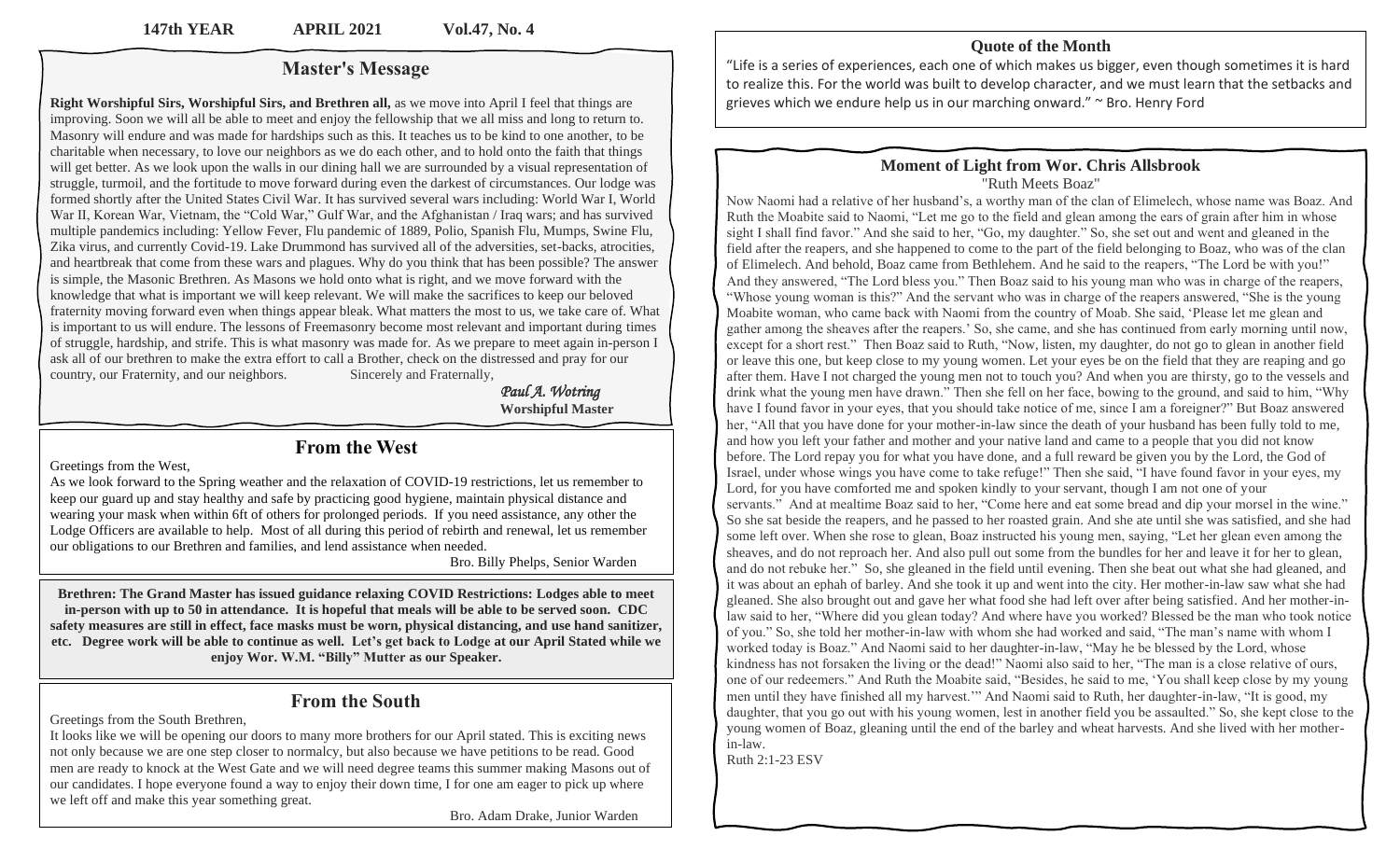#### **Components of Masonry**

D A B Y R N O S A M E E R F E K N U G Y T I R A H C L W U C F E J B I J N Z C O M P A S S Z J E D L K K I P S J P R T N Y K A A D K H W L W K E L W U E O E W L L E E H V C U R X L. P V R O O T Z T V P G A M N  $\circ$ A S Z J O O C C A U M O S JR. M P L E M R C F T Q R M O B AKVDFBTXCSFOTZH U Y L I C M S Z O L A N E O G L R A J X H O W P I D P - B -Y A L E V A G X S C Y U K T E ENLIGHTENMENTH - LI  $\mathbf{I}$ Y G E X Y O J V E E ΙY. J. V W N S A L N S E R Z N H G T B S J O A U G U S O K C K A H W K F

APRON **BROTHER BUILDERS** CHARITY COMPASS **ENLIGHTENMENT FAITH** FREEMASONRY GAUGE GAVEL HOPE LEVEL SOLOMON SQUARE PLUM **TEMPLE TRAVELING UNITY** 

**This Month in Masonic History**

April 04, 1778: Voltaire initiated in "Les Neuf Soeurs" Paris, Conducted by Benjamin Franklin and Count Gebelin.

April 05, 1886: Rudyard Kipling received his 1st degree.

April 08, 1790: The Grand Lodge of New Hampshire was constituted.

April 19, 1787: The Grand Lodge of Maryland was formed.

April 18, 1850: The Grand Lodge of California was formed.

April 20, 1884: Pope Leo XIII issued a famous Papal Bull against Freemasonry, titled Humanum Genus.

April 21, 1821: The Grand Lodge of Missouri was founded.

April 22, 1785: Wolfgang Amadeus Mozart received his 3rd degree.

April 24, 1901: President Theodore Roosevelt received his 3rd degree.

April 28, 1738: Pope Clement XII issued the first Papal Bull attacking Freemasonry.

April 28, 1840: The Grand Lodge of Illinois was formed.

# **Masonic Trivia**

Test your Masonic knowledge with a few random trivia questions.

#### **Questions:**

**Q1:** Which U.S. President and Freemason died 3 hours after he was scheduled to give a speech to the Knights Templar in Hollywood, California?

**Q2:** Which Federal scout and Indian fighter was raised a Master Mason in the Platte Valley Lodge No. 32 in Nebraska?

**Q3:** Who were the first two Freemasons to travel in the Dakota Territory?

**Q4:** Which Mason led the Marine Corp Band in the 1880's?

**Q5:** Which General and Freemason said, "Old soldiers never die, they just fade away?"

#### **Answers: A1:** President Warren Harding **A2:** William F. "Buffalo Bill" Cody

**A3:** Lewis and Clark **A4:** John Phillip Sousa **A5:** General Douglas MacArthur

Tentative Schedule Lake Drummond Lodge No. 178

| <b>April 2021</b><br>$\triangleleft$ March 2021 |                                                            |                                                  |                                                                                                           |                                       |                         |                                                                             |  |
|-------------------------------------------------|------------------------------------------------------------|--------------------------------------------------|-----------------------------------------------------------------------------------------------------------|---------------------------------------|-------------------------|-----------------------------------------------------------------------------|--|
| <b>Sun</b>                                      | <b>Mon</b>                                                 | Tue                                              | Wed                                                                                                       | <b>Thu</b>                            | <b>Fri</b>              | Sat                                                                         |  |
|                                                 |                                                            |                                                  |                                                                                                           | Berkley 167                           | $\overline{\mathbf{c}}$ | 3<br>Hampton Roads York Rite<br>College 95 (Virtual)                        |  |
| 4<br>Easter Sunday                              | 5                                                          | 6<br>South Norfolk 339                           | Lake Drummond Officer Meeting Lake Drummond 178<br><b>Officer Practice</b><br>Discuss Barbeque Fundraiser | Wor. Billy Mutter - speaker           | 9                       | 10<br>C. Frank Hicks' Ritual School<br>(POSTPONED)                          |  |
| 11<br>Lake Drummond Ritual School               | 12<br>Parkerson Ritual School<br>(56 District) (POSTPONED) | 13<br>Doric 44                                   | 14                                                                                                        | 15<br>Lake Drummond Zoom Meeting      | 16                      | 17<br>Lodge Clean-up work party<br>small cookout to follow<br>(tentative)   |  |
| 18                                              | 19                                                         | 20<br>Indian River 252                           | 21                                                                                                        | 22<br>Lake Drummond Work Night<br>TBA | 23                      | 24<br>Lake Drummond<br>Spring Barbeque Fundraiser<br><b>MOVED TO MAY 22</b> |  |
| 25<br>Lake Drummond Ritual School               | 26                                                         | 27<br>Cradock RAC No. 72<br>(In-person and Zoom) | 28<br>Great Bridge 257                                                                                    | 29<br>Lake Drummond Family Night      | 30                      | Notes:                                                                      |  |

*Brethren, during this time of uncertainty please verify meeting dates and know that things are subject to change.* 

#### **In Memoriam**

Brother Guy Boyce Walters Raised – Feb. 16, 1984 Died – March 16, 2021

## **Sunshine Committee Report**

*Please keep our sick and distressed raised up in your thoughts and prayers. The best thing that you can do for someone is to pray for them. If you know of a Brother, widow, or family member that is sick, injured, or distressed, please inform either the Sunshine Committee, or one of your Lodge officers. We want to ensure we are praying for every need any of our Lodge members may face. In this unprecedented time, we need to readily reach out to one another and share each other's burdens. All reported needs will only be shared based on the privacy and discretion requested by each member.* 

#### **Get Well Cards Thinking of You**

Wor. William "Billy" Mutter, Knee recovery Bro. Ron Hepler's Wife Terrie Hepler, In ICU Bro. Gregory "Gus" Gustafson, Back and Heart Bro. Edward Corona's wife Marie Corona, Stroke

Right Wor. Boyd Wilson, Loss of his wife Bro. David Sammon, Medical Issues Wor. Bobby Jefferson, Medical Issues Wor. Luke McCoy, Surgery Recovery Bro. Ron Hepler, Medical Issues Wor. William "Bill" Manier, Loss of sister Wor. Raymond Anderson, Neck Issues